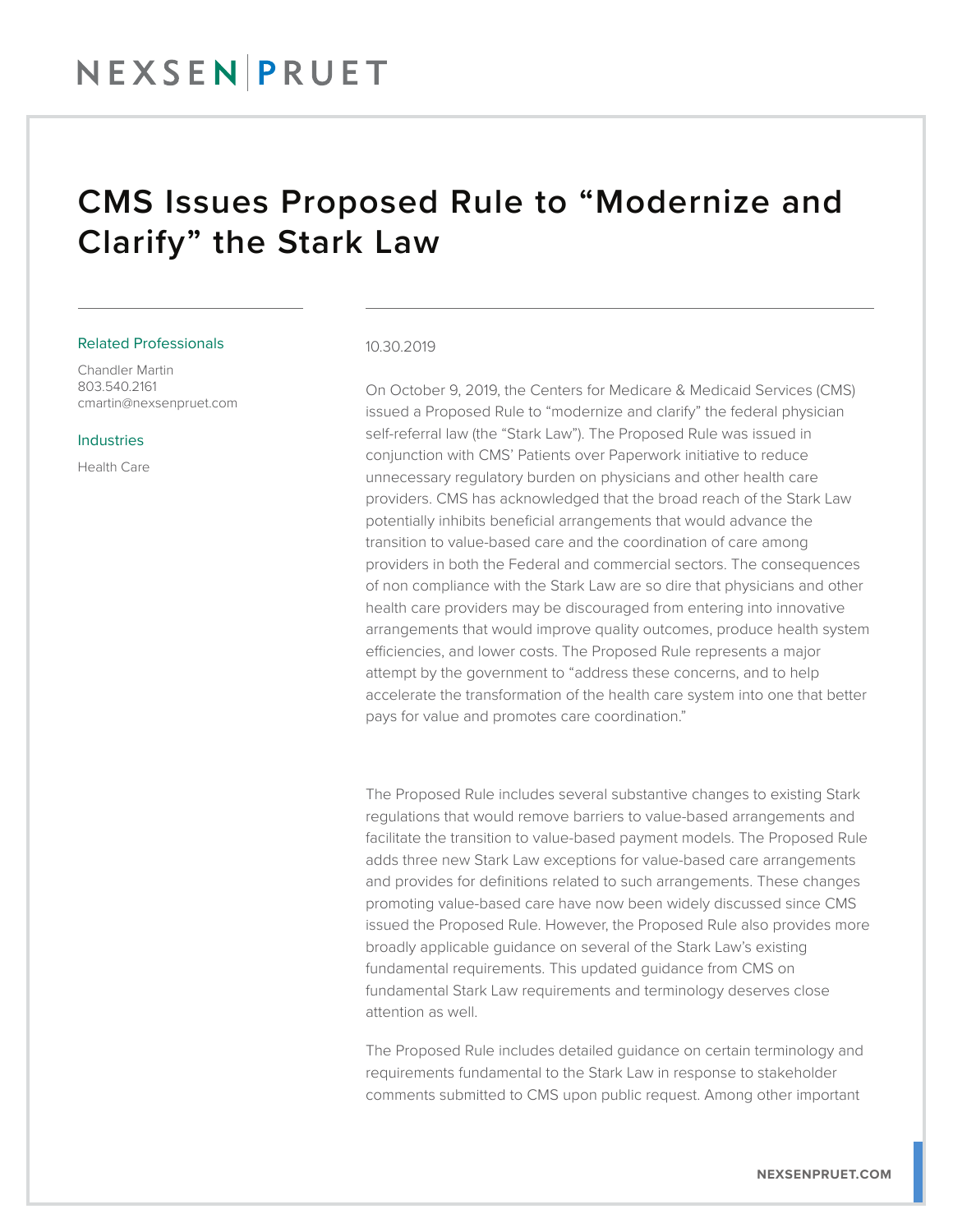# NEXSENPRUET

Stark Law requirements, the Proposed Rule provides updated guidance on the requirements that a) a compensation arrangement itself is commercially reasonable; b) the amount of the compensation is fair market value; and c) a compensation arrangement not take into the account the volume or value of referrals by a physician or other business generated between the parties. As noted in the Proposed Rule, many of the Stark Law exceptions include at least one and often more than one of these requirements. Below is an overview of the updated guidance CMS provided on these requirements.

As a threshold matter, CMS clarified that these are separate and distinct requirements, so they must be satisfied individually and one can technically be satisfied without the others being satisfied.

## Commercial Reasonableness

The term "commercially reasonable," or some equivalent language, appears in several Stark Law exceptions, including the bona fide employment exception and the personal service arrangements exceptions. Despite the prevalence of this requirement, CMS had formally addressed the concept of commercial reasonableness only once previously. In a 1998 Proposed Rule, CMS stated that it was interpreting "commercially reasonable" to mean that an arrangement appears to be a sensible, prudent business agreement, from the perspective of the particular parties involved, even in the absence of any potential referrals. The Stark Law does not currently have a codified definition for the term commercially reasonable.

According to CMS, as restated in the Proposed Rule, "[t]he key question to ask when determining whether an arrangement is commercially reasonable is simply whether the arrangement makes sense as a means to accomplish the parties' goals. . . . The determination of commercial reasonableness is not one of valuation. Nor does the determination that an arrangement is commercially reasonable turn on whether the arrangement is profitable." To formalize its interpretation of the term, CMS is proposing in the Proposed Rule the following two alternative definitions for the term "commercially reasonable:"

1) The arrangement furthers a legitimate business purpose of the parties and is on similar terms and conditions as like arrangements.

2) The arrangement makes commercial sense and is entered into by a reasonable entity of similar type and size and a reasonable physician of similar scope and specialty.

CMS is seeking comment on each of these proposed definitions as well as input from stakeholders regarding other possible definitions that would provide clearer guidance on how to ensure that a particular arrangement is commercially reasonable. CMS is also proposing to clarify in the text of the Stark Law regulations that an arrangement may be commercially reasonable even if it does not result in profit for one or more of the parties.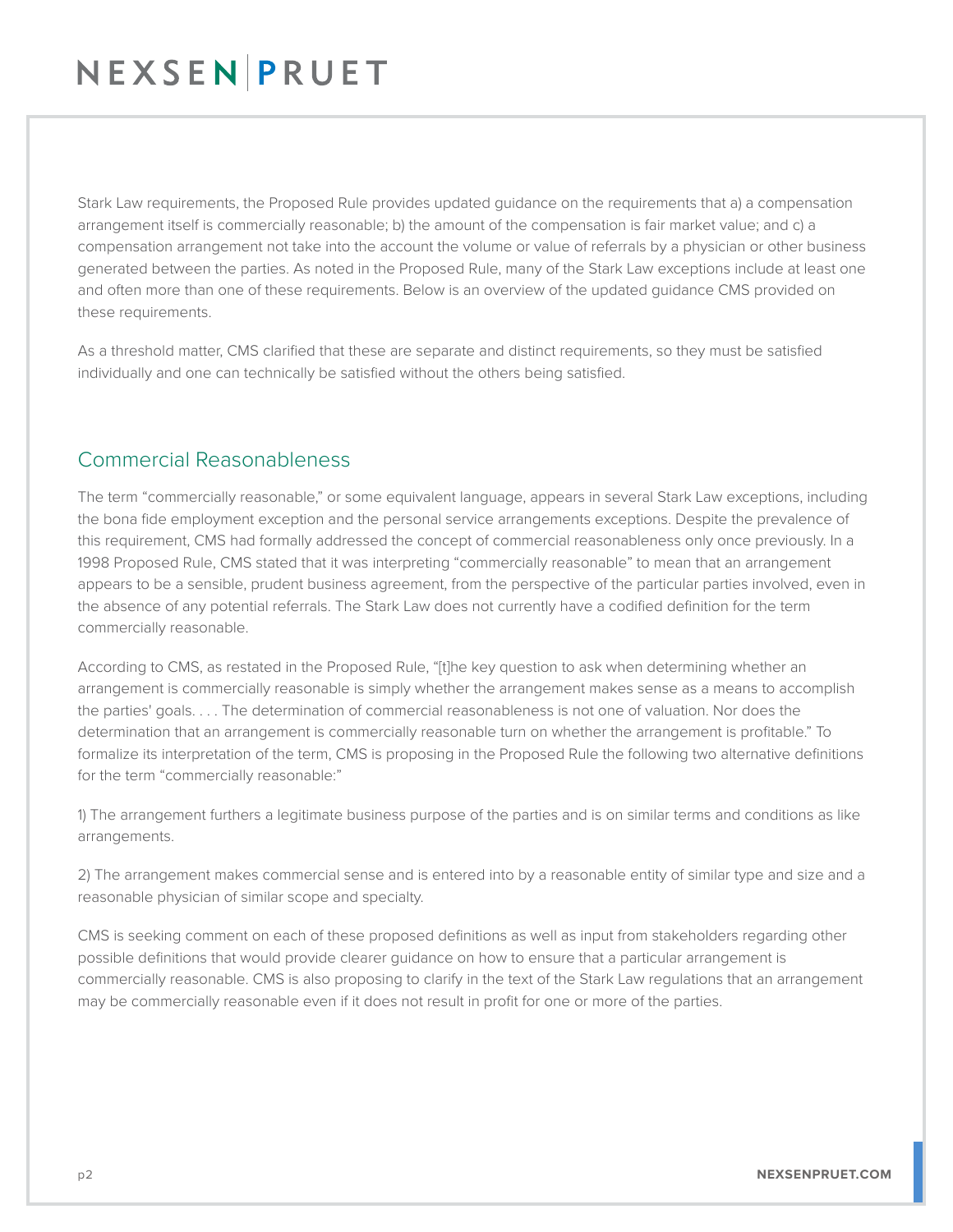### Fair Market Value

The term "fair market value" appears in several Stark Law exceptions, including the exceptions for space and equipment rentals, bona fide employment relationships, isolated transactions, and personal services arrangements. Possibly because of the term's prominence in and importance to the Stark Law, the Proposed Rule provided a detailed history of the codified definition of fair market value and CMS's prior guidance related to the term before introducing its most recent proposals. CMS also made clear in the Proposed Rule that the fair market value standard is separate and apart from the volume and value of referral standard. Accordingly, CMS proposed a new definition of "fair market value" intended to more clearly distinguish those two standards and to conform the definition more closely to general, prevailing valuation principles.

The new definition under the Proposed Rule for fair market value generally is "the value in an arm's-length transaction with like parties and under like circumstances, of like assets or services, consistent with the general market value of the subject transaction." The Proposed Rule uses similar language to specifically define fair market value with respect to rentals of equipment and office space. "General market value" is defined as "the price that assets or services would bring as the result of bona fide bargaining between the buyer and seller in the subject transaction on the date of acquisition of the assets or at the time the parties enter into the service arrangement" with corresponding specific definitions for equipment or office space rentals.

As context for these new definitions, CMS explained, "[i]t is our view that the concept of fair market value relates to the value of an asset or service to hypothetical parties in a hypothetical transaction . . . , while general market value (or market value) relates to the value of an asset or service to the actual parties to a transaction that is set to occur within a specified timeframe." Thus, according to CMS, the fair market value standard requires that "the hypothetical value of a transaction must be consistent with the value of the actual transaction transpiring between the particular buyer and seller."

Importantly, CMS did note that it is cognizant that the hypothetical value of a transaction may not always be identical to the market value of the actual transaction being considered. Thus, the fair market value standard could be satisfied where "extenuating circumstances may dictate that parties to an arm's length transaction veer from values identified in salary surveys and other hypothetical valuation data that is not specific to the actual parties to the subject the transaction."

## Volume or Value of Referrals

Many of the Stark Law exceptions require that compensation paid under a compliant arrangement not be determined in a manner that takes into account the volume or value of referrals by the physician who is a party to the arrangement. To date, CMS has not codified any regulations defining or otherwise interpreting the volume or value standard. CMS proposes to do so in the Proposed Rule by providing bright-line, objective tests for determining whether compensation takes into account the volume or value of referrals.